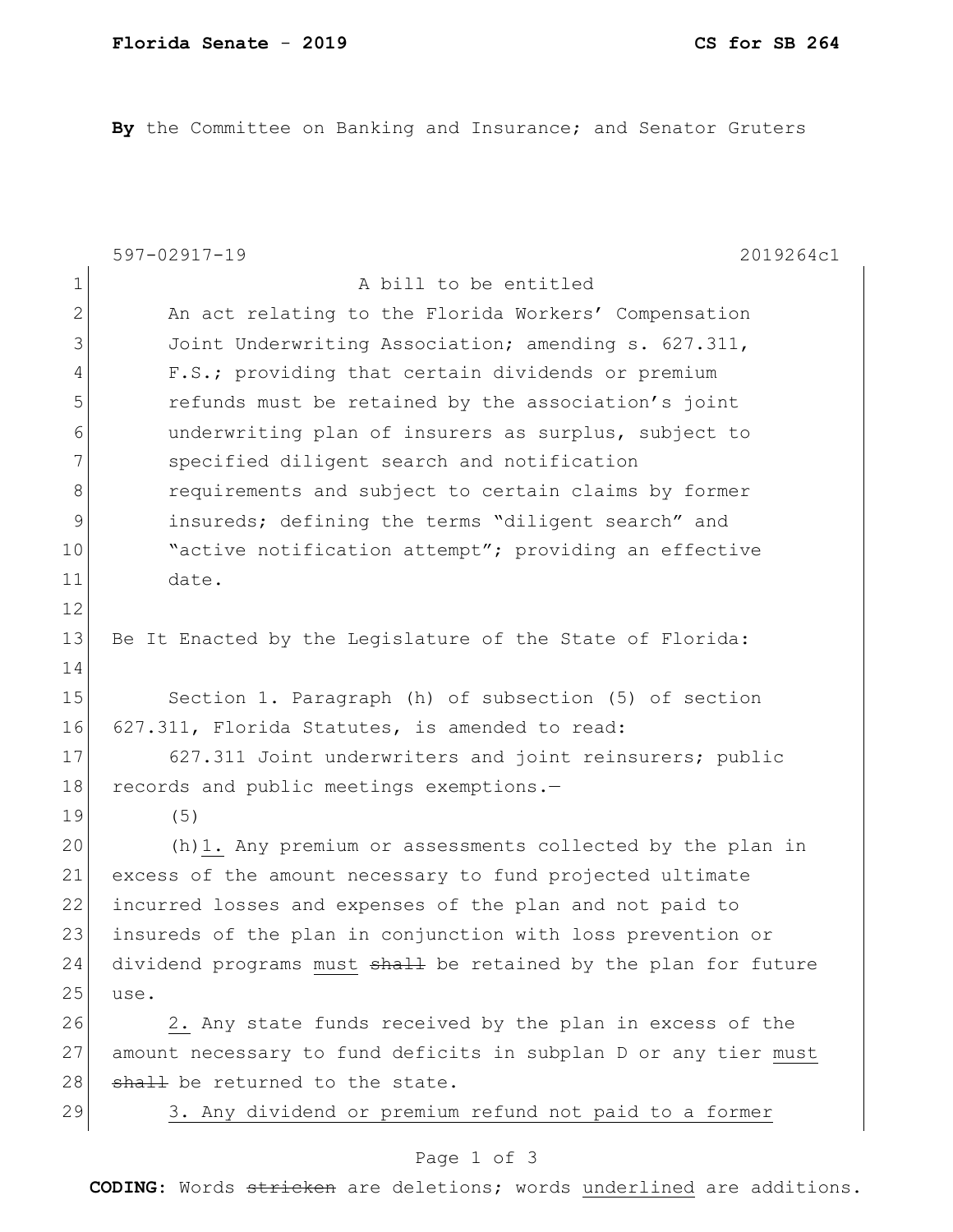597-02917-19 2019264c1 30 insured of the plan because the insured cannot be located must 31 be retained by the plan as surplus, subject to the following 32 conditions: 33 a. Within 12 months after the failed initial delivery of 34 the dividend or premium refund, the plan shall: 35 (I) Conduct a diligent search to locate the former insured. 36 As used in this sub-subparagraph, the term "diligent search" 37 means the use of a reasonable and prudent method under 38 | particular circumstances to locate a former insured to whom a 39 dividend or premium refund is owed. Such method includes 40 searching a nationwide database by using the taxpayer 41 identification number or social security number, if known; 42 cross-indexing with other records related to the former insured; 43 mailing to the last known address unless the last known address 44 is known to be inaccurate; or engaging a licensed agency or 45 company capable of conducting such search and providing an 46 updated address. 47 (II) Notify the insurance agency on the policy of such 48 dividend or premium refund. Notification to the insurance agency 49 does not constitute notification to the former insured and does 50 not make the insurance agency responsible for the dividend or 51 premium refund. 52 (III) For an unclaimed dividend or premium refund valued at 53 \$250 or more, make at least one active notification attempt 54 after completing the diligent search. As used in this sub-sub-55 subparagraph, the term "active notification attempt" means an 56 attempt to directly contact a former insured to notify him or

57 her of an unclaimed dividend or premium refund. The term does

58 not include other means of notification which do not involve an

## Page 2 of 3

**CODING**: Words stricken are deletions; words underlined are additions.